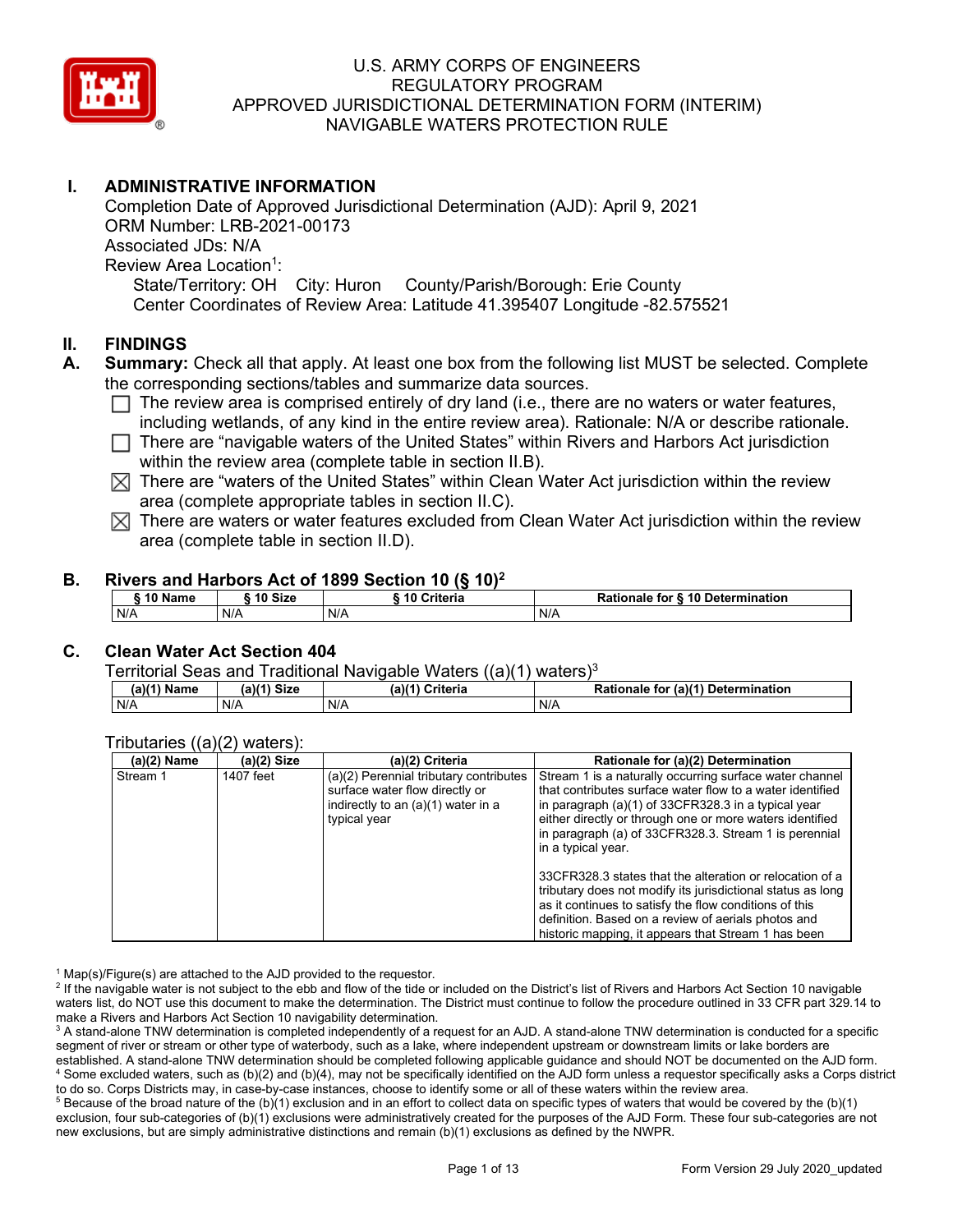

|  | channelized and somewhat straightened along its path<br>for agricultural purposes over the years.                                                                                                                                                                                                                                                                                                                                                                                                                                                                                                                                                                                                                                                                                                                                                                                                                                                                                                                                                                                                                                                                                                                                                                                                                                                                                                              |
|--|----------------------------------------------------------------------------------------------------------------------------------------------------------------------------------------------------------------------------------------------------------------------------------------------------------------------------------------------------------------------------------------------------------------------------------------------------------------------------------------------------------------------------------------------------------------------------------------------------------------------------------------------------------------------------------------------------------------------------------------------------------------------------------------------------------------------------------------------------------------------------------------------------------------------------------------------------------------------------------------------------------------------------------------------------------------------------------------------------------------------------------------------------------------------------------------------------------------------------------------------------------------------------------------------------------------------------------------------------------------------------------------------------------------|
|  | A review of available photography (refer to Section IIIC)<br>indicates that flow is evident in the channel in all aerial<br>photographs, Google StreetView, and photographs<br>provided by the consultant (this does not include any<br>photographs that were not relied upon due to<br>vegetation obscuring the channel and thereby<br>precluding the ability to determine presence of flow).<br>The aerial photographs documented cover normal,<br>wetter than normal, and drier than normal conditions.<br>The aerial photographs also cover a range of months,<br>seasons, and both leaf-on and leaf off-conditions. No<br>resources consulted indicate a lack of flow in the<br>channel at any time. The delineation report indicates<br>that Stream 1 is perennial. The OhioEPA Primary<br>Headwater Habitat Evaluation Form contained in the<br>delineation report indicates the bankfull width of the<br>channel is between 3-6 feet in width with pool depths<br>up to 30cm, and a review of aerial photography<br>indicates that the channel is approximately 10 feet wide<br>on average from top of bank to bank. Stream 1 is<br>mapped on the USGS Topographic maps (dotted blue<br>line stream), NHDPlus datasets, soil surveys, and<br>historic atlases. Based on all available evidence, it has<br>been determined that Stream 1 has continuous<br>perennial flow year-round in a typical year. |
|  | Flow Path: Stream 1 flows northeast through the review<br>area and continues off-site via a culver under State<br>Route 2. Stream 1 then turns east and flows along the<br>south side of the U.S. Route 6, enters a culvert under<br>U.S. Route 6, and flows north/northeast. Stream 1 then<br>outlets and continues until it flows into Lake Erie, a<br>navigable water on the Buffalo District Section 10 List<br>(a paragraph $(a)(1)$ water as per 33CFR328.3). As<br>discussed in Section IIIC, flow is evident upstream and<br>downstream of the off-site culverts in all aerial<br>photographs where observations are not obscured by<br>vegetation thereby indicating contribution of flow at<br>least once in a typical year through all culverts present<br>along Stream 1.                                                                                                                                                                                                                                                                                                                                                                                                                                                                                                                                                                                                                          |
|  | No constructed or man-made breaks exist along<br>Stream 1 within the review area. As per 33CFR328.3, a<br>tributary does not lose its jurisdictional status if it<br>contributes surface water flow to a downstream<br>jurisdictional water in a typical year through a<br>channelized non-jurisdictional surface water feature,<br>through a subterranean river, through a culvert, dam,<br>tunnel, or similar artificial feature, or through a debris<br>pile, boulder field, or similar natural feature. Stream 1                                                                                                                                                                                                                                                                                                                                                                                                                                                                                                                                                                                                                                                                                                                                                                                                                                                                                           |

 $1$  Map(s)/Figure(s) are attached to the AJD provided to the requestor.

<sup>2</sup> If the navigable water is not subject to the ebb and flow of the tide or included on the District's list of Rivers and Harbors Act Section 10 navigable waters list, do NOT use this document to make the determination. The District must continue to follow the procedure outlined in 33 CFR part 329.14 to make a Rivers and Harbors Act Section 10 navigability determination.

<sup>3</sup> A stand-alone TNW determination is completed independently of a request for an AJD. A stand-alone TNW determination is conducted for a specific segment of river or stream or other type of waterbody, such as a lake, where independent upstream or downstream limits or lake borders are established. A stand-alone TNW determination should be completed following applicable guidance and should NOT be documented on the AJD form. <sup>4</sup> Some excluded waters, such as (b)(2) and (b)(4), may not be specifically identified on the AJD form unless a requestor specifically asks a Corps district to do so. Corps Districts may, in case-by-case instances, choose to identify some or all of these waters within the review area.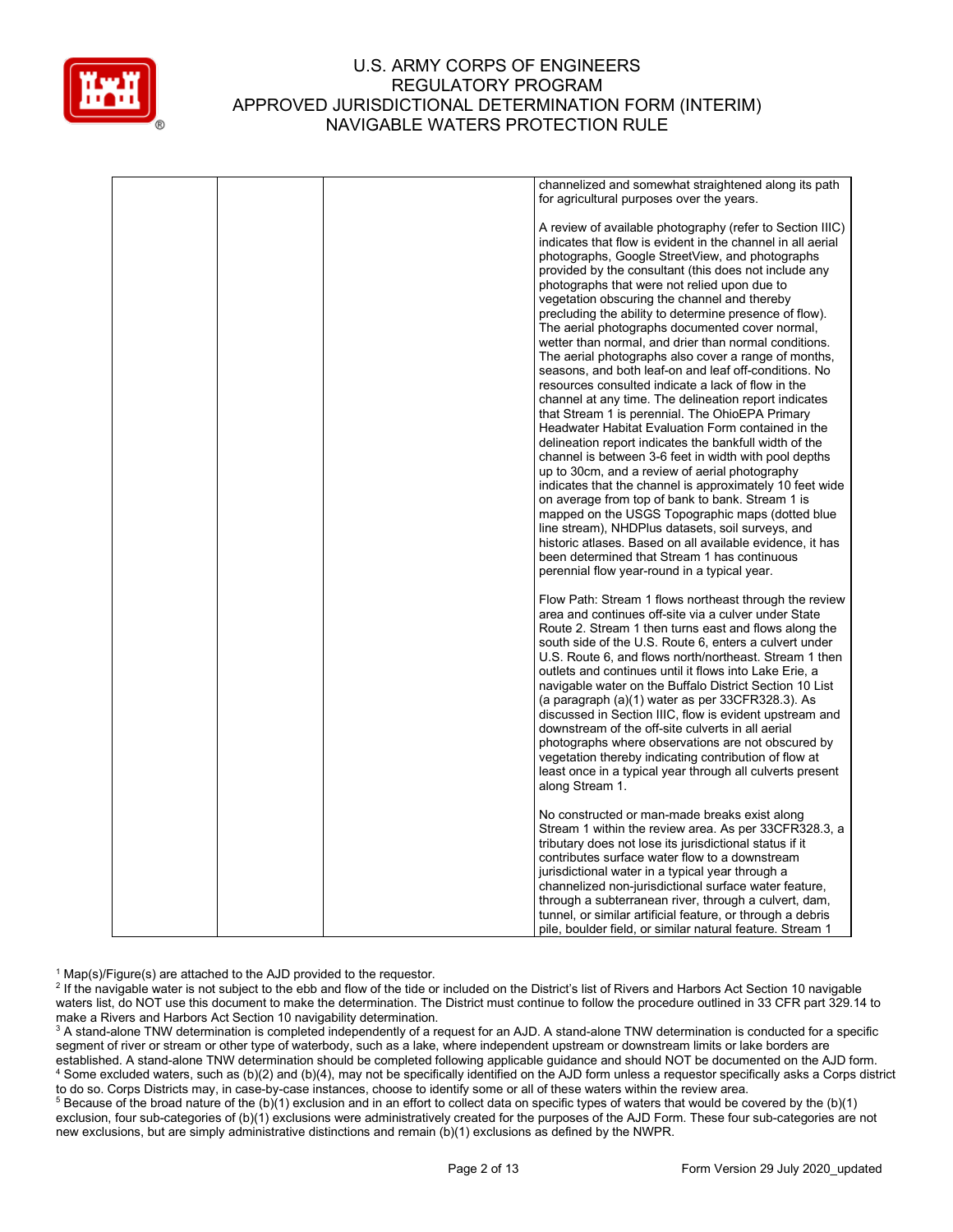

| enters and exits the review area via culverts.<br>Additionally, there is one culverted section of Stream 1<br>within the review area (approximately 22 feet in length)<br>however, this culvert allows for a continuation of flow<br>from upstream to downstream as per a review of aerial<br>photographs as discussed in Section IIIC. |
|-----------------------------------------------------------------------------------------------------------------------------------------------------------------------------------------------------------------------------------------------------------------------------------------------------------------------------------------|
| The ordinary high water mark of Stream 1 corresponds<br>with destruction of terrestrial vegetation, bed and<br>banks, change in plant community, and a line<br>impressed on the bank.                                                                                                                                                   |

#### Lakes and ponds, and impoundments of jurisdictional waters ((a)(3) waters):

| (a)(?')<br>Name | 'a)(3) Size | $(a)$ $(^{\circ}$<br>Criteria | (a)(3)<br>Determination<br>Rationale<br>for |
|-----------------|-------------|-------------------------------|---------------------------------------------|
| N/A             | N/A         | N/A                           | N/A                                         |

#### Adjacent wetlands ((a)(4) waters):

| (a)(4) Name | $(a)(4)$ Size | Criteria<br>(a)(4) | າ for (a)(4) Determination<br>Rationale |
|-------------|---------------|--------------------|-----------------------------------------|
| N/A         | N/A           | N/A                | N/A                                     |

# **D. Excluded Waters or Features**

#### Excluded waters  $((b)(1) - (b)(12))^4$ :

| <b>Exclusion Name</b> | $\mathbf{u}$ $\mathbf{v}$<br><b>Exclusion Size</b> | — <i>; ;</i> ·<br>Exclusion <sup>5</sup>                                                                                                                                        | <b>Rationale for Exclusion Determination</b>                                                                                                                                                                                                                                                                                                                                                                                                                                                                                                                                                                                                                                                                                                                        |
|-----------------------|----------------------------------------------------|---------------------------------------------------------------------------------------------------------------------------------------------------------------------------------|---------------------------------------------------------------------------------------------------------------------------------------------------------------------------------------------------------------------------------------------------------------------------------------------------------------------------------------------------------------------------------------------------------------------------------------------------------------------------------------------------------------------------------------------------------------------------------------------------------------------------------------------------------------------------------------------------------------------------------------------------------------------|
| Ditch 1               | 1796 feet                                          | $(b)(5)$ Ditch that is not an $(a)(1)$ or<br>$(a)(2)$ water, and those portions of a<br>ditch constructed in an (a)(4) water<br>that do not satisfy the conditions of<br>(c)(1) | As per a review of remote tools (aerial photographs,<br>topographic maps, and historic atlases) which are<br>documented in Section IIIA and Section IIIC, Ditch 1<br>has been determined to be a ditch (constructed<br>channel). The ditch is not a naturally occurring surface<br>water channel.                                                                                                                                                                                                                                                                                                                                                                                                                                                                   |
|                       |                                                    |                                                                                                                                                                                 | 33CFR328.3(b)(5) excludes ditches that are not waters<br>identified in paragraph $(a)(1)$ or $(a)(2)$ , and those<br>portions of ditches constructed in waters identified in<br>paragraph (a)(4) that do not satisfy the conditions of<br>paragraph $(c)(1)$ .                                                                                                                                                                                                                                                                                                                                                                                                                                                                                                      |
|                       |                                                    |                                                                                                                                                                                 | (a)(1) Assessment: The ditch is not an $(a)(1)$<br>traditional navigable water or a water subject to the ebb<br>and flow of the tide. The ditch is not on the Buffalo<br>District Section 10 list, has not been determined by a<br>Federal Court to be navigable under Federal law, and<br>does not meet the legal definition of navigable-in-fact.<br>The ditch has not been used, is not currently being<br>used, and is not susceptible of being used (with or<br>without reasonable improvements), as a highway for<br>commerce over which trade and travel are, or may be<br>conducted in the customary modes of trade and travel<br>on water. The ditch varies from approximately 8-17 feet<br>wide and is hundreds of miles from the nearest tidal<br>water. |

 $1$  Map(s)/Figure(s) are attached to the AJD provided to the requestor.

<sup>2</sup> If the navigable water is not subject to the ebb and flow of the tide or included on the District's list of Rivers and Harbors Act Section 10 navigable waters list, do NOT use this document to make the determination. The District must continue to follow the procedure outlined in 33 CFR part 329.14 to make a Rivers and Harbors Act Section 10 navigability determination.

<sup>3</sup> A stand-alone TNW determination is completed independently of a request for an AJD. A stand-alone TNW determination is conducted for a specific segment of river or stream or other type of waterbody, such as a lake, where independent upstream or downstream limits or lake borders are established. A stand-alone TNW determination should be completed following applicable guidance and should NOT be documented on the AJD form. <sup>4</sup> Some excluded waters, such as (b)(2) and (b)(4), may not be specifically identified on the AJD form unless a requestor specifically asks a Corps district to do so. Corps Districts may, in case-by-case instances, choose to identify some or all of these waters within the review area.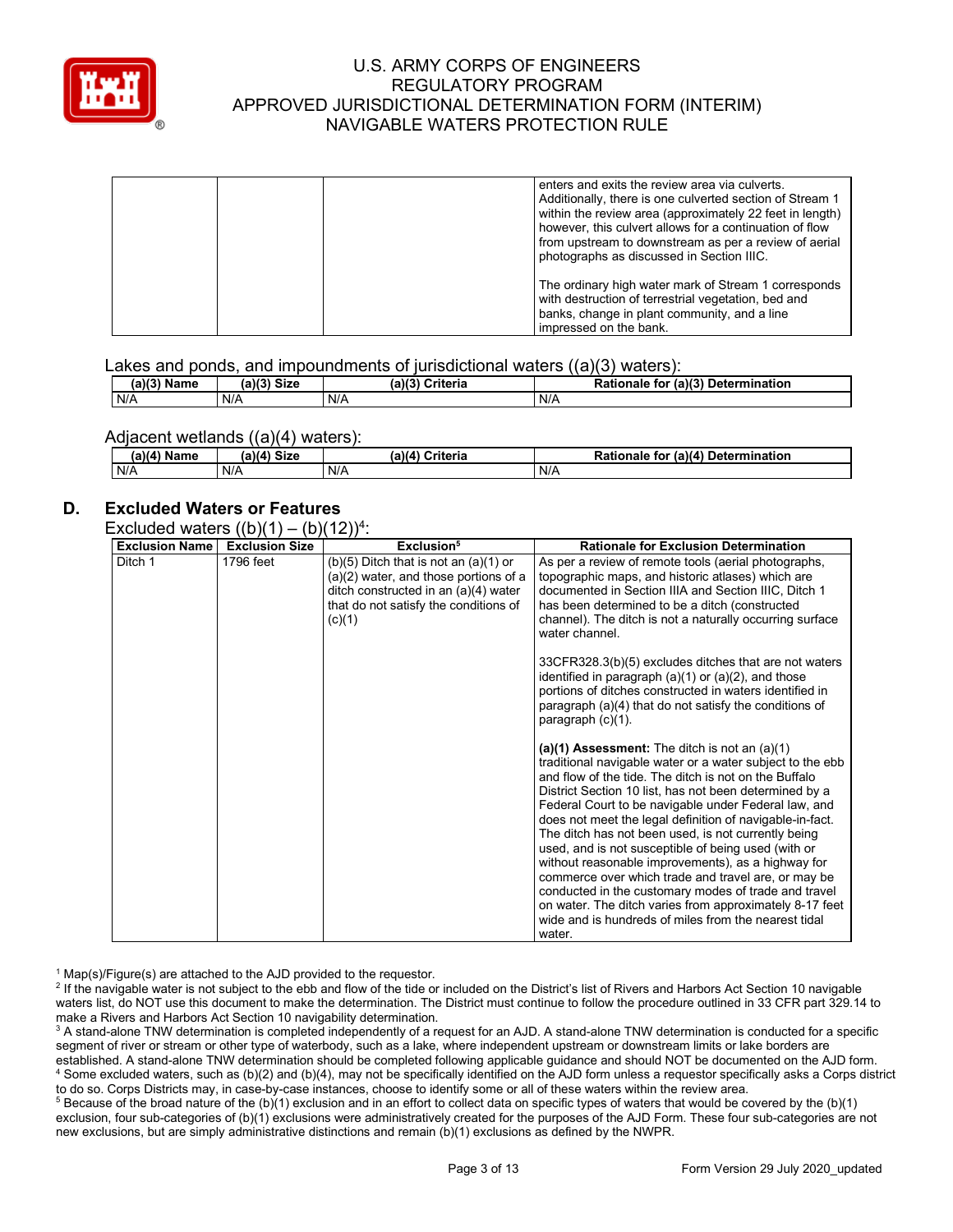

|  | (a)(2) Assessment: The term tributary includes a ditch<br>that either relocates a tributary, is constructed in a<br>tributary, or is constructed in an adjacent wetland as<br>long as the ditch satisfies the flow conditions of the<br>tributary definition.                                                                                                                                                                                                                                                                                                                                                                                                                                                                                                                                                                                                                                                                                                                                                                                                                                                                                                                                                                                                                                  |
|--|------------------------------------------------------------------------------------------------------------------------------------------------------------------------------------------------------------------------------------------------------------------------------------------------------------------------------------------------------------------------------------------------------------------------------------------------------------------------------------------------------------------------------------------------------------------------------------------------------------------------------------------------------------------------------------------------------------------------------------------------------------------------------------------------------------------------------------------------------------------------------------------------------------------------------------------------------------------------------------------------------------------------------------------------------------------------------------------------------------------------------------------------------------------------------------------------------------------------------------------------------------------------------------------------|
|  | Available evidence (historic aerials, historic topographic<br>maps, and historic soil surveys) indicates that the ditch<br>was not constructed in and did not relocate a tributary.<br>All but one resource indicates that the only<br>stream/tributary that has existed within the immediate<br>vicinity of the ditch is Stream 1 (documented above)<br>which is mapped and visible on resources back to the<br>late 1920's and still persists today. The 1971 Soil<br>Survey depicted a second stream in/near the review<br>area however, that stream does not coincide with the<br>location of the ditch and was not visible on any other<br>resources. The ditch was constructed in an agricultural<br>field.                                                                                                                                                                                                                                                                                                                                                                                                                                                                                                                                                                              |
|  | Available evidence does not indicate that the ditch was<br>constructed in a wetland meeting the definition of<br>adjacent at 33CFR328.3(c)(1). The NRCS Web Soil<br>Survey does indicate that the soils around the ditch are<br>somewhat poorly and very poorly drained and the 1971<br>Soil Survey indicated that the majority of the soils<br>mapped around the ditch had poor permeability. No<br>wetland features are mapped on any of the historic<br>topographic maps or historic soil survey maps in the<br>immediate area around the ditch. The 1969 aerial<br>photograph from historicaerials.com and the March 11,<br>1977 aerial photograph from USGS, taken prior to the<br>ditch being constructed, do not depict any clear<br>saturation or inundation within the immediate vicinity of<br>the current location of the ditch prior to the construction<br>of the ditch. It cannot be conclusively determined that<br>the ditch was constructed in an $(a)(4)$ adjacent wetland<br>as historic topographic, atlases, and soil survey maps<br>do not indicate wetlands surrounding Ditch 1; aerial<br>photographs do not indicate saturation or inundation<br>signatures; and while poor drainage may be indicative<br>of wetland presence, it is not in and of itself conclusive. |
|  | Therefore, it cannot be confirmed that the ditch was<br>constructed in an (a)(4) adjacent wetland.<br>Ditch 1 is excluded under 33CFR328.3(b)(5) as it is a<br>ditch that is not a water identified in paragraph $(a)(1)$ or<br>(2) and was not constructed in a water identified in<br>paragraph (a)(4).                                                                                                                                                                                                                                                                                                                                                                                                                                                                                                                                                                                                                                                                                                                                                                                                                                                                                                                                                                                      |
|  | For the purposes of this determination, flow regime and<br>contribution of flow are not relevant and are therefore                                                                                                                                                                                                                                                                                                                                                                                                                                                                                                                                                                                                                                                                                                                                                                                                                                                                                                                                                                                                                                                                                                                                                                             |

 $1$  Map(s)/Figure(s) are attached to the AJD provided to the requestor.

<sup>2</sup> If the navigable water is not subject to the ebb and flow of the tide or included on the District's list of Rivers and Harbors Act Section 10 navigable waters list, do NOT use this document to make the determination. The District must continue to follow the procedure outlined in 33 CFR part 329.14 to make a Rivers and Harbors Act Section 10 navigability determination.

<sup>3</sup> A stand-alone TNW determination is completed independently of a request for an AJD. A stand-alone TNW determination is conducted for a specific segment of river or stream or other type of waterbody, such as a lake, where independent upstream or downstream limits or lake borders are established. A stand-alone TNW determination should be completed following applicable guidance and should NOT be documented on the AJD form. <sup>4</sup> Some excluded waters, such as (b)(2) and (b)(4), may not be specifically identified on the AJD form unless a requestor specifically asks a Corps district to do so. Corps Districts may, in case-by-case instances, choose to identify some or all of these waters within the review area.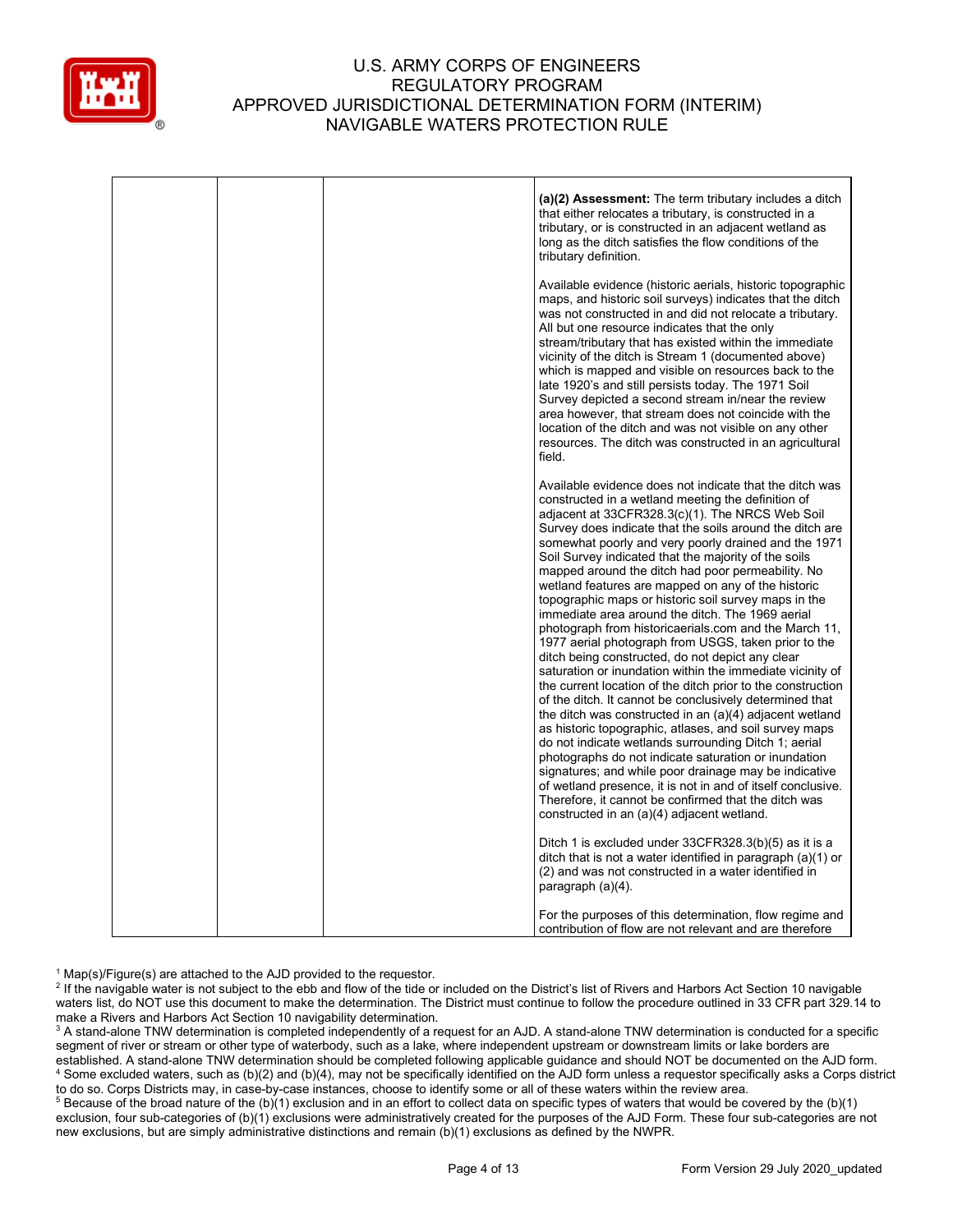

|         |          |                                                                                                                                                                                 | not discussed further herein.                                                                                                                                                                                                                                                                                                                                                                                                                                                                                                                                                                                                                                                                                                                                    |
|---------|----------|---------------------------------------------------------------------------------------------------------------------------------------------------------------------------------|------------------------------------------------------------------------------------------------------------------------------------------------------------------------------------------------------------------------------------------------------------------------------------------------------------------------------------------------------------------------------------------------------------------------------------------------------------------------------------------------------------------------------------------------------------------------------------------------------------------------------------------------------------------------------------------------------------------------------------------------------------------|
| Ditch 2 | 924 feet | $(b)(5)$ Ditch that is not an $(a)(1)$ or<br>$(a)(2)$ water, and those portions of a<br>ditch constructed in an (a)(4) water<br>that do not satisfy the conditions of<br>(c)(1) | As per a review of remote tools (aerial photographs,<br>topographic maps, and historic atlases) which are<br>documented in Section IIIA and Section IIIC, Ditch 2<br>has been determined to be a ditch (constructed<br>channel). The ditch is not a naturally occurring surface<br>water channel.                                                                                                                                                                                                                                                                                                                                                                                                                                                                |
|         |          |                                                                                                                                                                                 | 33CFR328.3(b)(5) excludes ditches that are not waters<br>identified in paragraph (a)(1) or (a)(2), and those<br>portions of ditches constructed in waters identified in<br>paragraph (a)(4) that do not satisfy the conditions of<br>paragraph (c)(1).                                                                                                                                                                                                                                                                                                                                                                                                                                                                                                           |
|         |          |                                                                                                                                                                                 | $(a)(1)$ Assessment: The ditch is not an $(a)(1)$ traditional<br>navigable water or a water subject to the ebb and flow<br>of the tide. The ditch is not on the Buffalo District<br>Section 10 list, has not been determined by a Federal<br>Court to be navigable under Federal law, and does not<br>meet the legal definition of navigable-in-fact. The ditch<br>has not been used, is not currently being used, and is<br>not susceptible of being used (with or without<br>reasonable improvements), as a highway for commerce<br>over which trade and travel are, or may be conducted in<br>the customary modes of trade and travel on water.<br>Ditch 2 varies from approximately 7-13 feet wide and is<br>hundreds of miles from the nearest tidal water. |
|         |          |                                                                                                                                                                                 | $(a)(2)$ Assessment: The term tributary includes a ditch<br>that either relocates a tributary, is constructed in a<br>tributary, or is constructed in an adjacent wetland as<br>long as the ditch satisfies the flow conditions of the<br>tributary definition.                                                                                                                                                                                                                                                                                                                                                                                                                                                                                                  |
|         |          |                                                                                                                                                                                 | Available evidence (historic aerials, historic topographic<br>maps, and historic soil surveys) indicates that the ditch<br>was not constructed in and did not relocate a tributary.<br>All but one resource indicates that the only<br>stream/tributary that has existed within the immediate<br>vicinity of the ditch is Stream 1 (documented above)<br>which is mapped and visible on resources back to the<br>late 1920's and still persists today. The 1971 Soil<br>Survey depicted a second stream in/near the review<br>area however, that stream does not coincide with the<br>location of the ditch and was not visible on any other<br>resources. The ditch was constructed in an agricultural<br>field.                                                |
|         |          |                                                                                                                                                                                 | Available evidence does not indicate that the ditch was<br>constructed in a wetland meeting the definition of<br>adjacent at 33CFR328.3(c)(1). The NRCS Web Soil<br>Survey does indicate that the soils around the ditch are<br>somewhat poorly and very poorly drained and the 1971                                                                                                                                                                                                                                                                                                                                                                                                                                                                             |

 $1$  Map(s)/Figure(s) are attached to the AJD provided to the requestor.

<sup>2</sup> If the navigable water is not subject to the ebb and flow of the tide or included on the District's list of Rivers and Harbors Act Section 10 navigable waters list, do NOT use this document to make the determination. The District must continue to follow the procedure outlined in 33 CFR part 329.14 to make a Rivers and Harbors Act Section 10 navigability determination.

<sup>3</sup> A stand-alone TNW determination is completed independently of a request for an AJD. A stand-alone TNW determination is conducted for a specific segment of river or stream or other type of waterbody, such as a lake, where independent upstream or downstream limits or lake borders are established. A stand-alone TNW determination should be completed following applicable guidance and should NOT be documented on the AJD form. <sup>4</sup> Some excluded waters, such as (b)(2) and (b)(4), may not be specifically identified on the AJD form unless a requestor specifically asks a Corps district to do so. Corps Districts may, in case-by-case instances, choose to identify some or all of these waters within the review area.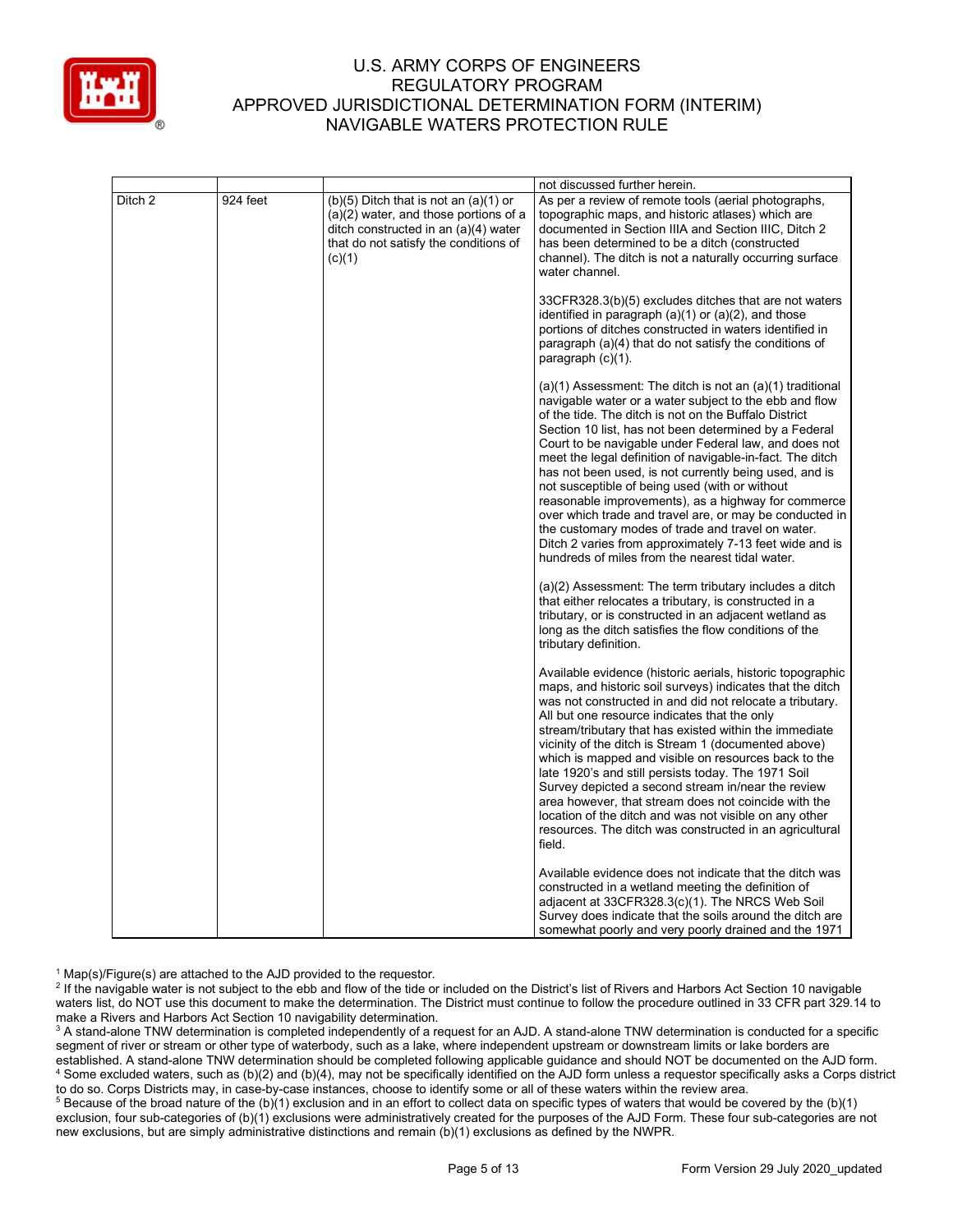

|     | Soil Survey indicated that the majority of the soils<br>mapped around the ditch had poor permeability. No<br>wetland features are mapped on any of the historic<br>topographic maps or historic soil survey maps in the<br>immediate area around the ditch. The 1969 aerial<br>photograph from historicaerials.com and the March 11,<br>1977 aerial photograph from USGS, taken prior to the<br>ditch being constructed, do not depict any clear<br>saturation or inundation within the immediate vicinity of<br>the current location of the ditch prior to the construction<br>of the ditch. It cannot be conclusively determined that<br>the ditch was constructed in an (a)(4) adjacent wetland<br>as historic topographic, atlases, and soil survey maps<br>do not indicate wetlands surrounding Ditch 1; aerial<br>photographs do not indicate saturation or inundation<br>signatures; and while poor drainage may be indicative<br>of wetland presence, it is not in and of itself conclusive.<br>Therefore, it cannot be confirmed that the ditch was<br>constructed in an (a)(4) adjacent wetland.<br>Ditch 2 is excluded under 33CFR328.3(b)(5) as it is a<br>ditch that is not a water identified in paragraph (a)(1) or<br>(2) and was not constructed in a water identified in<br>paragraph (a)(4).<br>For the purposes of this determination, flow regime and |
|-----|----------------------------------------------------------------------------------------------------------------------------------------------------------------------------------------------------------------------------------------------------------------------------------------------------------------------------------------------------------------------------------------------------------------------------------------------------------------------------------------------------------------------------------------------------------------------------------------------------------------------------------------------------------------------------------------------------------------------------------------------------------------------------------------------------------------------------------------------------------------------------------------------------------------------------------------------------------------------------------------------------------------------------------------------------------------------------------------------------------------------------------------------------------------------------------------------------------------------------------------------------------------------------------------------------------------------------------------------------------------------------|
|     | contribution of flow are not relevant and are therefore                                                                                                                                                                                                                                                                                                                                                                                                                                                                                                                                                                                                                                                                                                                                                                                                                                                                                                                                                                                                                                                                                                                                                                                                                                                                                                                    |
|     | not discussed further herein.                                                                                                                                                                                                                                                                                                                                                                                                                                                                                                                                                                                                                                                                                                                                                                                                                                                                                                                                                                                                                                                                                                                                                                                                                                                                                                                                              |
|     | 33CFR328.3(c)(9) states that, "The term prior<br>converted cropland means any area that, prior to<br>December 23, 1985, was drained or otherwise<br>manipulated for the purpose, or having the effect, of<br>making production of an agricultural product possible.<br>EPA and the Corps will recognize designations of prior<br>converted cropland made by the Secretary of<br>Agriculture." The wetland delineation identified one<br>wetland area within the review area. Aerial photographs<br>indicate a number of areas with repeat saturation<br>signatures in the fields suggesting that additional<br>wetland areas may persist within the agricultural fields.<br>The review area contains two fields designated as prior<br>converted cropland by USDA NRCS on April 1, 1991.<br>Fields 1 and 2 (Tract number 8375, formerly Tract<br>number 751) were designated as prior converted<br>cropland and based upon information provided by the<br>consultant along with a review of aerial imagery, these<br>fields continue to be farmed today. Fields 1 and 2 are<br>not considered abandoned as they have been used for,<br>or in support of, agricultural purposes (row crops) at<br>least once in the immediately preceding five years. With<br>the exception of two areas that have been developed                                                           |
| N/A | (b)(6) Prior converted cropland                                                                                                                                                                                                                                                                                                                                                                                                                                                                                                                                                                                                                                                                                                                                                                                                                                                                                                                                                                                                                                                                                                                                                                                                                                                                                                                                            |

 $1$  Map(s)/Figure(s) are attached to the AJD provided to the requestor.

<sup>2</sup> If the navigable water is not subject to the ebb and flow of the tide or included on the District's list of Rivers and Harbors Act Section 10 navigable waters list, do NOT use this document to make the determination. The District must continue to follow the procedure outlined in 33 CFR part 329.14 to make a Rivers and Harbors Act Section 10 navigability determination.

<sup>3</sup> A stand-alone TNW determination is completed independently of a request for an AJD. A stand-alone TNW determination is conducted for a specific segment of river or stream or other type of waterbody, such as a lake, where independent upstream or downstream limits or lake borders are established. A stand-alone TNW determination should be completed following applicable guidance and should NOT be documented on the AJD form. <sup>4</sup> Some excluded waters, such as (b)(2) and (b)(4), may not be specifically identified on the AJD form unless a requestor specifically asks a Corps district to do so. Corps Districts may, in case-by-case instances, choose to identify some or all of these waters within the review area.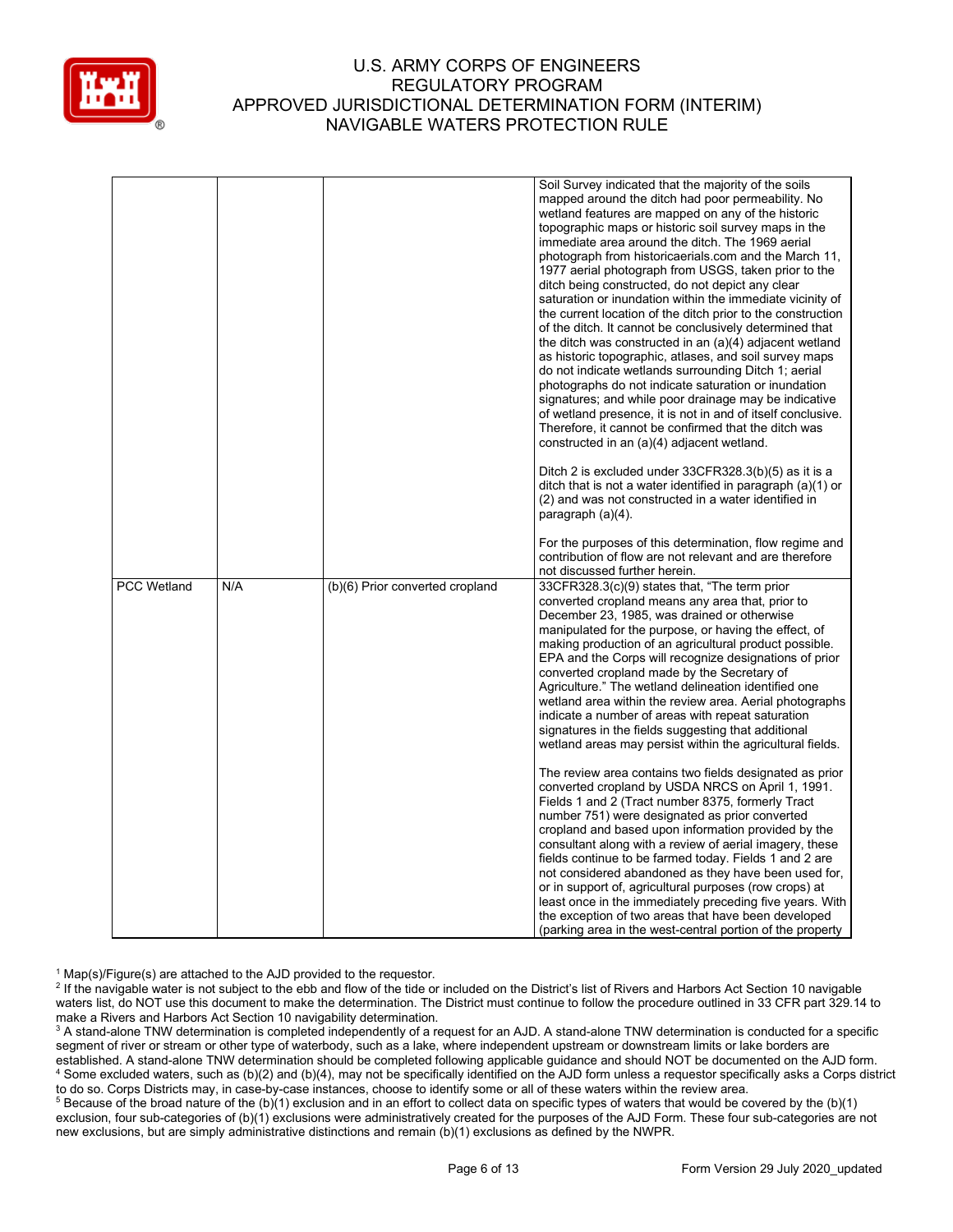

|  | and Sawmill Parkway in the west-central portion of the<br>property), Ditch 1 and 2, and Stream 1, the prior<br>converted cropland exclusion applies to any wetlands<br>that persist within the remainder of the review area.                                             |
|--|--------------------------------------------------------------------------------------------------------------------------------------------------------------------------------------------------------------------------------------------------------------------------|
|  | While the limits of wetlands within the review area have<br>not been verified, it has been determined that any<br>wetlands within the agricultural fields that are<br>designated prior converted cropland within the review<br>area are excluded under 33CFR328.3(b)(6). |

# **III. SUPPORTING INFORMATION**

- **A. Select/enter all resources** that were used to aid in this determination and attach data/maps to this document and/or references/citations in the administrative record, as appropriate.
	- **\_X\_** Information submitted by, or on behalf of, the applicant/consultant:
		- *Surface Water Delineation Report, 1608 Sawmill Parkway, Huron, Erie County, Ohio, Prepared For: Gem, Inc. 6842 Commodore Drive, Walbridge, Ohio 43465;* Prepared by The Mannik & Smith Group, Inc. and dated December 2020
		- *Jurisdictional Determination Request, Ardagh Metal Beverage USA Inc., 1608 Sawmill Parkway, Huron, Erie County, Ohio, File No. 1690020101;* prepared by Ramboll Americas Engineering Solutions, Inc. and dated January 29, 2021
		- Emails from Michael Waligura (Ramboll Americas Engineering Solutions, Inc.) to Susan Baker (USACE LRB) dated February 10, 2021, February 11, 2021, and March 22, 2021 This information *is and is not* sufficient for purposes of this AJD.

Rationale: Absent a site visit, the Corps cannot verify the limits of wetlands presented in the delineation report. Aerial photographs indicate a number of areas of saturation within the agricultural fields that were not sampled or mapped. The Corps does concur that Stream 1 is a perennial tributary and that Ditches 1 and 2 are not waters of the U.S.

**\_\_\_** Data sheets prepared by the Corps: *N/A*

# **\_X\_** Photographs:

- Photographs provided in December 2020 Surface Water Delineation Report (described above)
- Photographs provided in February 2010 email from Michael Waligura to Susan Baker
- Google Earth Pro Aerial Photographs- 2/28/2006 and 10/25/2015
- ConnectExplorer Aerial and Eagleview Photographs- 4/22/19, 4/20/2017, 4/19/2015, 3/20/2013, 4/30/2011, 4/26/2009, and 4/17/2007
- Erie County Ohio Parcel Viewer Aerial Photographs obtained from http://www.erie.iviewtaxmaps.com/- 2013, 2015, 2017, 2019, and 2020
- Historicaerials.com Aerial Photographs- 1969, 1997
- 1977 USGS Aerial Photograph obtained via EarthExplorer.com
- **\_\_\_** Corps Site visit(s) conducted on: *Date(s).*

 $1$  Map(s)/Figure(s) are attached to the AJD provided to the requestor.

<sup>&</sup>lt;sup>2</sup> If the navigable water is not subject to the ebb and flow of the tide or included on the District's list of Rivers and Harbors Act Section 10 navigable waters list, do NOT use this document to make the determination. The District must continue to follow the procedure outlined in 33 CFR part 329.14 to make a Rivers and Harbors Act Section 10 navigability determination.

<sup>&</sup>lt;sup>3</sup> A stand-alone TNW determination is completed independently of a request for an AJD. A stand-alone TNW determination is conducted for a specific segment of river or stream or other type of waterbody, such as a lake, where independent upstream or downstream limits or lake borders are established. A stand-alone TNW determination should be completed following applicable guidance and should NOT be documented on the AJD form. <sup>4</sup> Some excluded waters, such as (b)(2) and (b)(4), may not be specifically identified on the AJD form unless a requestor specifically asks a Corps district to do so. Corps Districts may, in case-by-case instances, choose to identify some or all of these waters within the review area.

 $5$  Because of the broad nature of the (b)(1) exclusion and in an effort to collect data on specific types of waters that would be covered by the (b)(1) exclusion, four sub-categories of (b)(1) exclusions were administratively created for the purposes of the AJD Form. These four sub-categories are not new exclusions, but are simply administrative distinctions and remain (b)(1) exclusions as defined by the NWPR.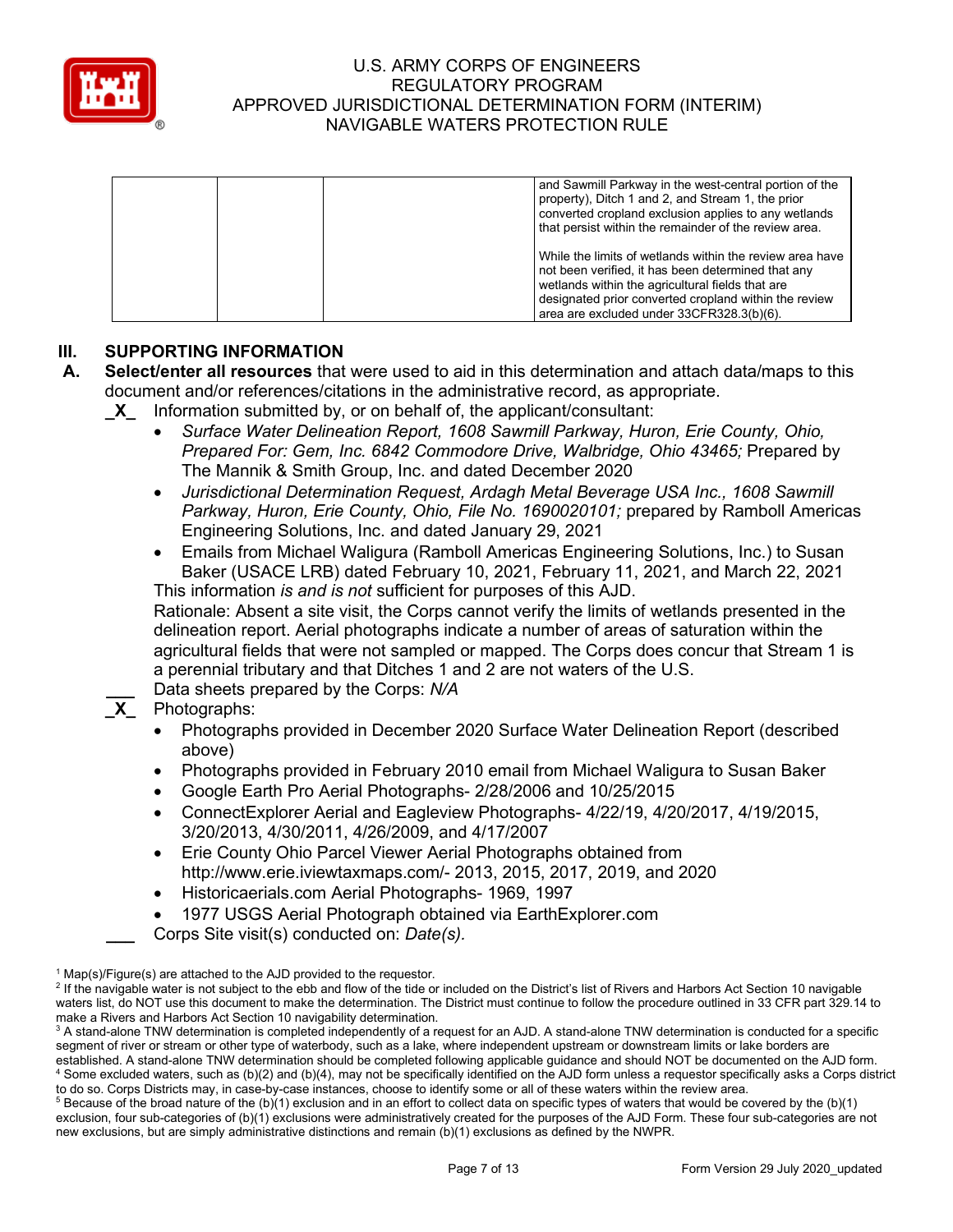

**\_\_\_** Previous Jurisdictional Determinations (AJDs or PJDs): *ORM Number(s) and date(s).*

- **\_X\_** Antecedent Precipitation Tool: *provide detailed discussion in Section III.B.*
- **\_X\_** USDA NRCS Soil Survey: USDA *NRCS Web Soil Survey, https://websoilsurvey.nrcs.usda.gov/ accessed* 3/22/2021
- **\_X\_** USFWS NWI maps: USFWS National Wetland Inventory: Surface Waters and Wetlands, https://www.fws.gov/wetlands/data/mapper.html accessed 3/22/2021
- **\_X\_** USGS topographic maps: 1941, 1961, 1971, 2016 topographic maps obtained from historicaerials.com

#### **Other data sources used to aid in this determination:**

| Data Source          | Name and/or date and other relevant information                                      |
|----------------------|--------------------------------------------------------------------------------------|
| (select)             |                                                                                      |
| <b>USGS Sources</b>  | USGS The National Map Viewer, https://apps.nationalmap.gov/viewer/accessed 3/22/2021 |
| <b>USDA Sources</b>  | $N/A$ .                                                                              |
| <b>NOAA Sources</b>  | $N/A$ .                                                                              |
| <b>USACE</b>         | $N/A$ .                                                                              |
| Sources              |                                                                                      |
| State/Local/Tri      | Erie County Auditor's website (parcel data) https://erieoh-auditor-                  |
| bal Sources          | classic.ddti.net/Data.aspx?ParcelID=42-02021.000, accessed 3/22/2021                 |
| <b>Other Sources</b> | <b>USEPA WATERS GeoViewer,</b>                                                       |
|                      | https://epa.maps.arcgis.com/apps/webappviewer/index.html?id=ada349b90c26496ea52aab   |
|                      | 66a092593b accessed 3/22/2021                                                        |
|                      |                                                                                      |
|                      | Erie County 1896 Atlas (Atlas Publishing Co.), obtained from historicmapworks.com    |
|                      |                                                                                      |
|                      | Erie County 1874 Atlas (Stewart & Page), obtained from historicmapworks.com          |

# **B. Typical year assessment(s):**

The Corps Antecedent Precipitation Tool was used to complete typical year assessments. The APT pulls precipitation data from NOAA's Daily Global Historical Climatology Network. The APT evaluates normal precipitation conditions based on the three 30-day periods preceding the observation date. For each period, a weighted condition value is assigned by determining whether the 30- day precipitation total falls within, above, or below the 70th and 30th percentiles for totals from the same date range over the preceding 30 years. The APT then makes a determination of "normal," "wetter than normal," or "drier than normal" based on the condition value sum. The APT also displays results generated via the Palmer Drought Severity Index (PDSI) and the University of Delaware WebWIMP. The latitude/longitude for the subject parcel was input into the APT and "single" point was chosen for the geographic area. A "single point" geographic area was used, using the center coordinates of the review area (41.395407, -82.575521). Results and assessments are provided below:

 $1$  Map(s)/Figure(s) are attached to the AJD provided to the requestor.

<sup>&</sup>lt;sup>2</sup> If the navigable water is not subject to the ebb and flow of the tide or included on the District's list of Rivers and Harbors Act Section 10 navigable waters list, do NOT use this document to make the determination. The District must continue to follow the procedure outlined in 33 CFR part 329.14 to make a Rivers and Harbors Act Section 10 navigability determination.

<sup>&</sup>lt;sup>3</sup> A stand-alone TNW determination is completed independently of a request for an AJD. A stand-alone TNW determination is conducted for a specific segment of river or stream or other type of waterbody, such as a lake, where independent upstream or downstream limits or lake borders are established. A stand-alone TNW determination should be completed following applicable guidance and should NOT be documented on the AJD form. <sup>4</sup> Some excluded waters, such as (b)(2) and (b)(4), may not be specifically identified on the AJD form unless a requestor specifically asks a Corps district to do so. Corps Districts may, in case-by-case instances, choose to identify some or all of these waters within the review area.

 $5$  Because of the broad nature of the (b)(1) exclusion and in an effort to collect data on specific types of waters that would be covered by the (b)(1) exclusion, four sub-categories of (b)(1) exclusions were administratively created for the purposes of the AJD Form. These four sub-categories are not new exclusions, but are simply administrative distinctions and remain (b)(1) exclusions as defined by the NWPR.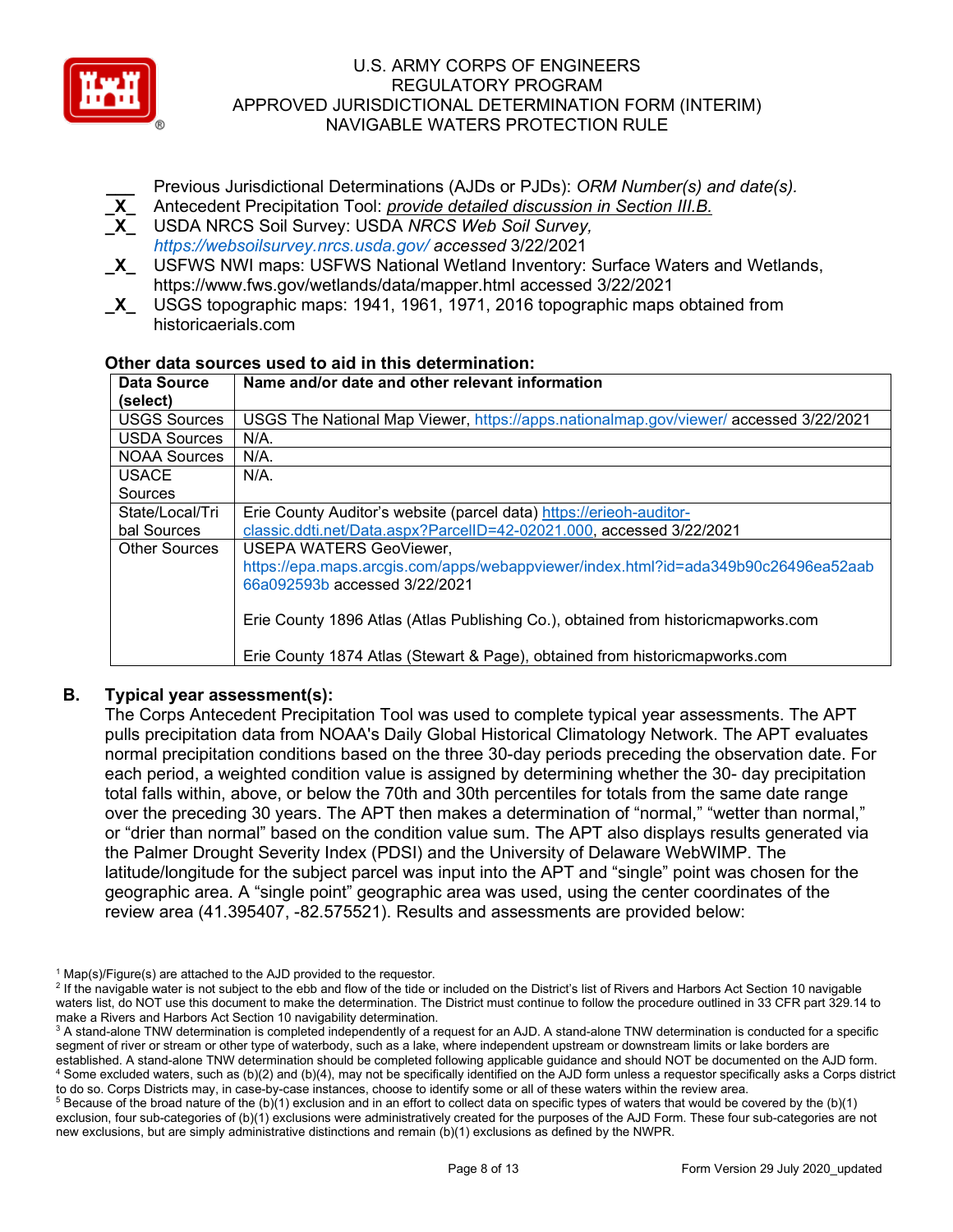

| <b>Date</b>                                                                                                                                                                                                                                                                                                                                                                                                                                                   | <b>PDSI</b><br>Value | <b>PDSI Class</b>                                                                                                                                                                                                                                                                                                                                                                                                                                                                                                                                                                                                                                                                                                                       | <b>Season</b> | <b>ARC</b><br><b>Score</b> | <b>Antecedent Precip</b><br><b>Condition</b> | <b>Resource</b>                 |  |
|---------------------------------------------------------------------------------------------------------------------------------------------------------------------------------------------------------------------------------------------------------------------------------------------------------------------------------------------------------------------------------------------------------------------------------------------------------------|----------------------|-----------------------------------------------------------------------------------------------------------------------------------------------------------------------------------------------------------------------------------------------------------------------------------------------------------------------------------------------------------------------------------------------------------------------------------------------------------------------------------------------------------------------------------------------------------------------------------------------------------------------------------------------------------------------------------------------------------------------------------------|---------------|----------------------------|----------------------------------------------|---------------------------------|--|
| 2/28/2006                                                                                                                                                                                                                                                                                                                                                                                                                                                     | 0.78                 | Incipient<br>wetness                                                                                                                                                                                                                                                                                                                                                                                                                                                                                                                                                                                                                                                                                                                    | Wet<br>Season | 13                         | <b>Normal Conditions</b>                     | Google Earth aerial<br>photo    |  |
| Assessment                                                                                                                                                                                                                                                                                                                                                                                                                                                    |                      | Aerial photograph represents typical year (normal climatic) conditions. Flow<br>visible in Stream 1, Ditch 1, and Ditch 2 represents normal expected conditions<br>during the wet season. Minimal precipitation (less than 0.5") for nearly two weeks<br>prior to observation date indicates that flow is occurring more than in direct<br>response to precipitation (i.e. at least intermittent).                                                                                                                                                                                                                                                                                                                                      |               |                            |                                              |                                 |  |
| 12/31/2009                                                                                                                                                                                                                                                                                                                                                                                                                                                    | $-0.94$              | Incipient<br>drought                                                                                                                                                                                                                                                                                                                                                                                                                                                                                                                                                                                                                                                                                                                    | Wet<br>Season | 10                         | <b>Normal Conditions</b>                     | Google Earth aerial<br>photo    |  |
| Aerial photograph represents typical year (normal climatic) conditions. Flow<br>visible in Stream 1 represents normal expected conditions during the wet season.<br>No precipitation was recorded for several days prior to the observation day and<br>Assessment<br>minimal rain (less than 0.25") was reported on the observation date; this indicates<br>that flow occurred more than in direct response to precipitation (i.e. at least<br>intermittent). |                      |                                                                                                                                                                                                                                                                                                                                                                                                                                                                                                                                                                                                                                                                                                                                         |               |                            |                                              |                                 |  |
| 5/18/2012                                                                                                                                                                                                                                                                                                                                                                                                                                                     | 2.79                 | Moderate<br>wetness                                                                                                                                                                                                                                                                                                                                                                                                                                                                                                                                                                                                                                                                                                                     | Wet<br>Season | 14                         | <b>Normal Conditions</b>                     | Google Earth aerial<br>photo    |  |
|                                                                                                                                                                                                                                                                                                                                                                                                                                                               | Assessment           | Aerial photograph represents typical year (normal climatic) conditions in Stream 1.<br>Flow visible channel represents normal expected conditions during the wet<br>season. Minimal precipitation (less than 0.25") was recoded for several days prior<br>to the observation date which indicates that flow is occurring more than in direct<br>response to precipitation (i.e. at least intermittent).                                                                                                                                                                                                                                                                                                                                 |               |                            |                                              |                                 |  |
| 10/25/2015                                                                                                                                                                                                                                                                                                                                                                                                                                                    | 2.04                 | Moderate<br>wetness                                                                                                                                                                                                                                                                                                                                                                                                                                                                                                                                                                                                                                                                                                                     | Wet<br>Season | 9                          | Drier than Normal                            | Google Earth aerial<br>photo    |  |
| Assessment                                                                                                                                                                                                                                                                                                                                                                                                                                                    |                      | Aerial photograph was taken during drier than normal conditions during the<br>typically wet season. Evident flow during drier than normal conditions is indicative<br>that Stream 1, Ditch 1, and Ditch 2 carry at least intermittent flow (flow observed<br>in all channels). Minimal precipitation was recorded in all channels for at least 30<br>days prior to the observation date (less than 0.5") and one small precipitation<br>event was recoded a few days prior to observation date (less than 0.25"). This<br>further supports that the flow regime in Stream 1, Ditch 1, and Ditch 2 are at least<br>intermittent in nature due to flow occurring during dry periods and more than in<br>direct response to precipitation. |               |                            |                                              |                                 |  |
| 4/22/2019                                                                                                                                                                                                                                                                                                                                                                                                                                                     | 3.31                 | Severe<br>wetness                                                                                                                                                                                                                                                                                                                                                                                                                                                                                                                                                                                                                                                                                                                       | Wet<br>Season | 14                         | <b>Normal Conditions</b>                     | ConnectExplorer<br>aerial photo |  |

 $1$  Map(s)/Figure(s) are attached to the AJD provided to the requestor.

<sup>&</sup>lt;sup>2</sup> If the navigable water is not subject to the ebb and flow of the tide or included on the District's list of Rivers and Harbors Act Section 10 navigable waters list, do NOT use this document to make the determination. The District must continue to follow the procedure outlined in 33 CFR part 329.14 to make a Rivers and Harbors Act Section 10 navigability determination.

<sup>&</sup>lt;sup>3</sup> A stand-alone TNW determination is completed independently of a request for an AJD. A stand-alone TNW determination is conducted for a specific segment of river or stream or other type of waterbody, such as a lake, where independent upstream or downstream limits or lake borders are established. A stand-alone TNW determination should be completed following applicable guidance and should NOT be documented on the AJD form. <sup>4</sup> Some excluded waters, such as (b)(2) and (b)(4), may not be specifically identified on the AJD form unless a requestor specifically asks a Corps district to do so. Corps Districts may, in case-by-case instances, choose to identify some or all of these waters within the review area.

<sup>&</sup>lt;sup>5</sup> Because of the broad nature of the (b)(1) exclusion and in an effort to collect data on specific types of waters that would be covered by the (b)(1) exclusion, four sub-categories of (b)(1) exclusions were administratively created for the purposes of the AJD Form. These four sub-categories are not new exclusions, but are simply administrative distinctions and remain (b)(1) exclusions as defined by the NWPR.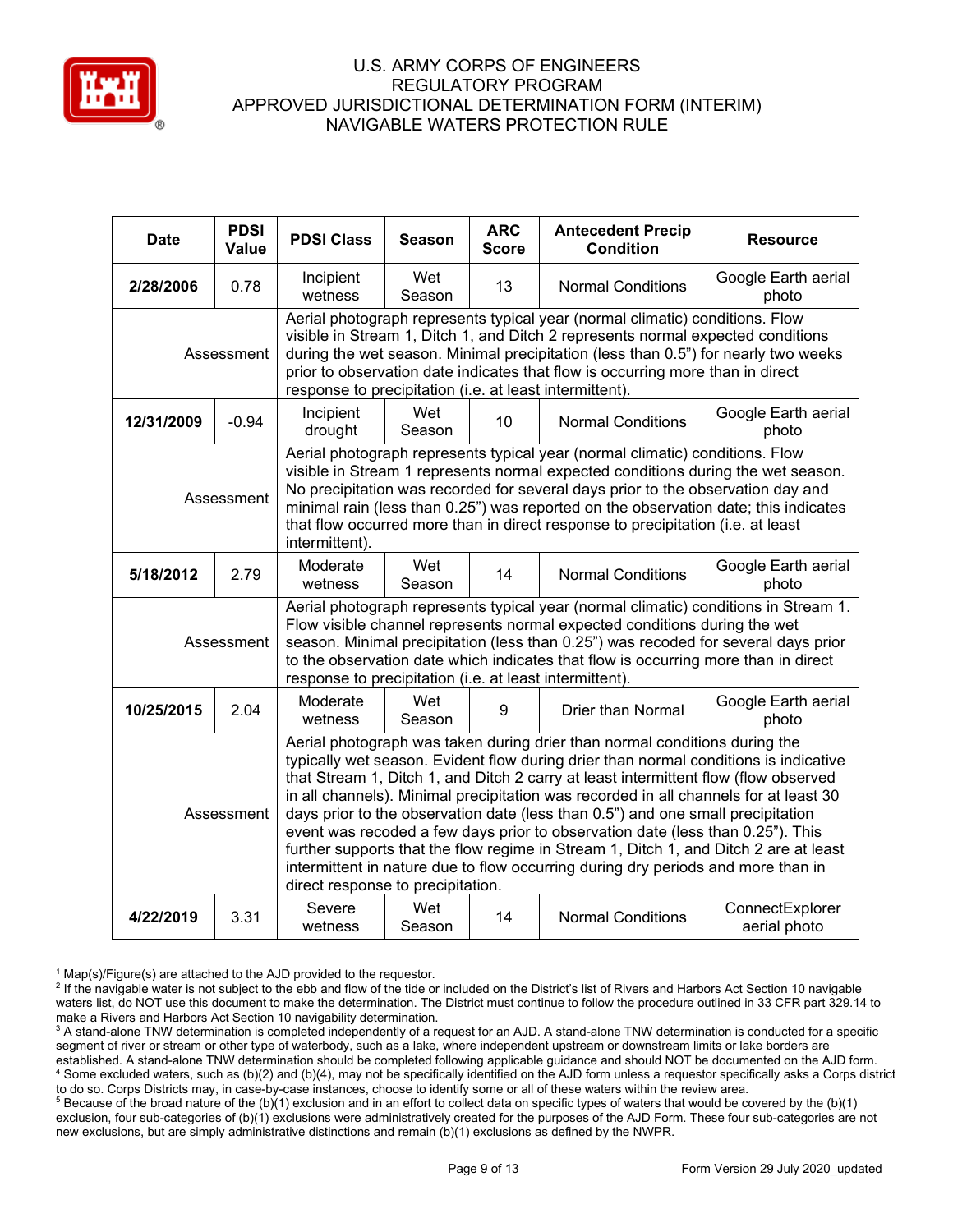

| Assessment                                                                                                                                                                                                                                                                                                                                                                                                                                                                                                    |      | Aerial photograph represents typical year (normal climatic) conditions. Flow<br>visible in Stream 1, Ditch 1, and Ditch 2 represents normal expected conditions<br>during the wet season. Several rain events over 0.5" were recorded over the two<br>weeks prior to the observation date but no precipitation was recorded the day or<br>two preceding the observation date.                                                                                                                                                           |               |                 |                           |                                 |  |
|---------------------------------------------------------------------------------------------------------------------------------------------------------------------------------------------------------------------------------------------------------------------------------------------------------------------------------------------------------------------------------------------------------------------------------------------------------------------------------------------------------------|------|-----------------------------------------------------------------------------------------------------------------------------------------------------------------------------------------------------------------------------------------------------------------------------------------------------------------------------------------------------------------------------------------------------------------------------------------------------------------------------------------------------------------------------------------|---------------|-----------------|---------------------------|---------------------------------|--|
| 4/20/2017                                                                                                                                                                                                                                                                                                                                                                                                                                                                                                     | 0.26 | Normal                                                                                                                                                                                                                                                                                                                                                                                                                                                                                                                                  | Wet<br>Season | 16              | <b>Wetter than Normal</b> | ConnectExplorer<br>aerial photo |  |
| Assessment                                                                                                                                                                                                                                                                                                                                                                                                                                                                                                    |      | Aerial photograph represents wetter than normal conditions during the wet<br>season. Nearly 1" of precipitation was recorded on and immediately before the<br>observation date.                                                                                                                                                                                                                                                                                                                                                         |               |                 |                           |                                 |  |
| 4/19/2015                                                                                                                                                                                                                                                                                                                                                                                                                                                                                                     | 1.1  | Mild wetness                                                                                                                                                                                                                                                                                                                                                                                                                                                                                                                            | Wet<br>Season | 12 <sup>°</sup> | <b>Normal Conditions</b>  | ConnectExplorer<br>aerial photo |  |
| Aerial photograph represents typical year (normal climatic) conditions. Flow<br>visible in Stream 1, Ditch 1, and Ditch 2 represents normal expected conditions<br>during the wet season. Minimal rain events (less than 0.25" inches total) occurred<br>Assessment<br>on the day of and a few days prior to the observation date. Evident flow during<br>normal conditions with minimal rain prior to the observation date supports that<br>Stream 1, Ditch 1, and Ditch 2 carry at least intermittent flow. |      |                                                                                                                                                                                                                                                                                                                                                                                                                                                                                                                                         |               |                 |                           |                                 |  |
| 3/20/2013                                                                                                                                                                                                                                                                                                                                                                                                                                                                                                     | 2.26 | Moderate<br>wetness                                                                                                                                                                                                                                                                                                                                                                                                                                                                                                                     | Wet<br>Season | 14              | <b>Normal Conditions</b>  | ConnectExplorer<br>aerial photo |  |
| Assessment                                                                                                                                                                                                                                                                                                                                                                                                                                                                                                    |      | Aerial photograph represents typical year (normal climatic) conditions. Flow<br>visible in Stream 1, Ditch 1, and Ditch 2 represents normal expected conditions<br>during the wet season. No precipitation was recorded on the few days leading up<br>to the observation date and a few small precipitation events (less than 0.25")<br>preceded those days. Evident flow during normal conditions with minimal rain<br>prior to the observation date supports that Stream 1, Ditch 1, and Ditch 2 carry at<br>least intermittent flow. |               |                 |                           |                                 |  |
| 4/30/2011                                                                                                                                                                                                                                                                                                                                                                                                                                                                                                     | 2.7  | Moderate<br>wetness                                                                                                                                                                                                                                                                                                                                                                                                                                                                                                                     | Wet<br>Season | 18              | Wetter than Normal        | ConnectExplorer<br>aerial photo |  |
| Assessment                                                                                                                                                                                                                                                                                                                                                                                                                                                                                                    |      | Aerial photograph represents wetter than normal conditions during the wet<br>season. Approximately 1" of rain was recorded on and immediately before the<br>observation date and several events of nearly 1" of rain preceded that.                                                                                                                                                                                                                                                                                                     |               |                 |                           |                                 |  |
| 4/26/2009                                                                                                                                                                                                                                                                                                                                                                                                                                                                                                     | 0.03 | Normal                                                                                                                                                                                                                                                                                                                                                                                                                                                                                                                                  | Wet<br>Season | 18              | <b>Wetter than Normal</b> | ConnectExplorer<br>aerial photo |  |
| Assessment                                                                                                                                                                                                                                                                                                                                                                                                                                                                                                    |      | Aerial photograph was taken during wetter than normal conditions during the wet<br>season however, no precipitation was recorded for a few days prior to the<br>observation data. This indicates that even though conditions were wetter than<br>normal, the Stream 1, Ditch 1, and Ditch 2 were still documented to flow more<br>than in direct response to precipitation (i.e. at least intermittent flow).                                                                                                                           |               |                 |                           |                                 |  |

 $1$  Map(s)/Figure(s) are attached to the AJD provided to the requestor.

<sup>&</sup>lt;sup>2</sup> If the navigable water is not subject to the ebb and flow of the tide or included on the District's list of Rivers and Harbors Act Section 10 navigable waters list, do NOT use this document to make the determination. The District must continue to follow the procedure outlined in 33 CFR part 329.14 to make a Rivers and Harbors Act Section 10 navigability determination.

<sup>&</sup>lt;sup>3</sup> A stand-alone TNW determination is completed independently of a request for an AJD. A stand-alone TNW determination is conducted for a specific segment of river or stream or other type of waterbody, such as a lake, where independent upstream or downstream limits or lake borders are established. A stand-alone TNW determination should be completed following applicable guidance and should NOT be documented on the AJD form. <sup>4</sup> Some excluded waters, such as (b)(2) and (b)(4), may not be specifically identified on the AJD form unless a requestor specifically asks a Corps district to do so. Corps Districts may, in case-by-case instances, choose to identify some or all of these waters within the review area.

<sup>&</sup>lt;sup>5</sup> Because of the broad nature of the (b)(1) exclusion and in an effort to collect data on specific types of waters that would be covered by the (b)(1) exclusion, four sub-categories of (b)(1) exclusions were administratively created for the purposes of the AJD Form. These four sub-categories are not new exclusions, but are simply administrative distinctions and remain (b)(1) exclusions as defined by the NWPR.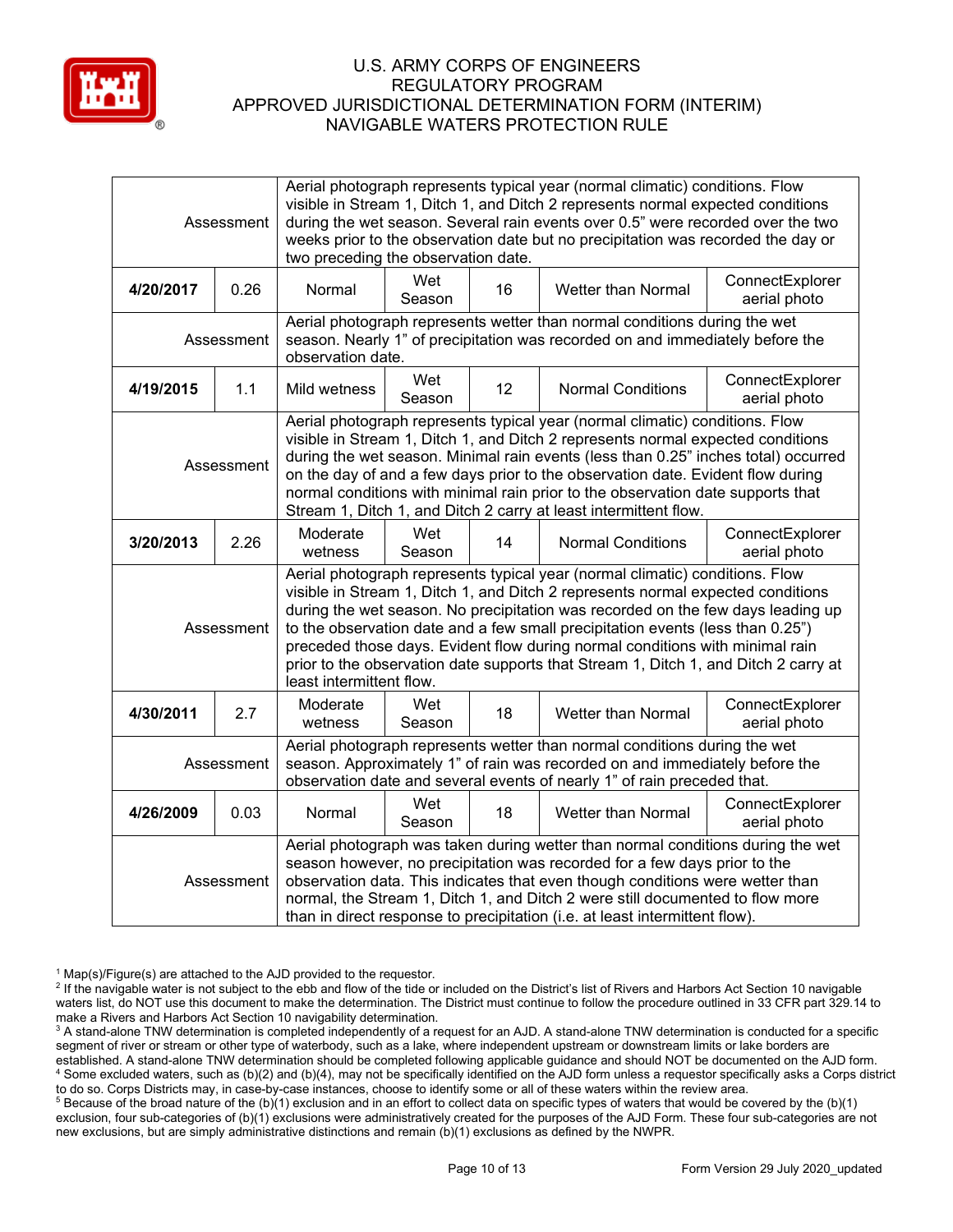

| 4/17/2007  | 3.63 | Severe<br>wetness                                                                                                                                                                                                                                                                                                                                                                                                                                                                                                                                              | Wet<br>Season | 11 | <b>Normal Conditions</b> | ConnectExplorer<br>aerial photo                                    |  |
|------------|------|----------------------------------------------------------------------------------------------------------------------------------------------------------------------------------------------------------------------------------------------------------------------------------------------------------------------------------------------------------------------------------------------------------------------------------------------------------------------------------------------------------------------------------------------------------------|---------------|----|--------------------------|--------------------------------------------------------------------|--|
| Assessment |      | Aerial photograph represents typical year (normal climatic) conditions. Flow<br>visible in Stream 1, Ditch 1, and Ditch 2 represents normal expected conditions<br>during the wet season. No precipitation was recorded for several days prior to the<br>observation day indicating that the channels flow more than in direct response to<br>precipitation (i.e. at least intermittent flow).                                                                                                                                                                 |               |    |                          |                                                                    |  |
| 1/27/2021  | 0.6  | Incipient<br>wetness                                                                                                                                                                                                                                                                                                                                                                                                                                                                                                                                           | Wet<br>Season | 12 | <b>Normal Conditions</b> | Photos provided in<br>delineation report<br>and from<br>consultant |  |
| Assessment |      | Aerial photograph represents typical year (normal climatic) conditions. Flow<br>visible in Stream 1, Ditch 1, and Ditch 2 represents normal expected conditions<br>during the wet season. One small precipitation event was documented a day or<br>two before the observation date (less than 0.25") and the week prior to that had a<br>total of less than 0.25" of precipitation. Evident flow during normal conditions with<br>minimal rain prior to the observation date supports that Stream 1, Ditch 1, and<br>Ditch 2 carry at least intermittent flow. |               |    |                          |                                                                    |  |
| 12/11/2020 | 0.85 | Incipient<br>wetness                                                                                                                                                                                                                                                                                                                                                                                                                                                                                                                                           | Wet<br>Season | 17 | Wetter than Normal       | Wetland<br>delineation<br>photographs from<br>delineation report   |  |
| Assessment |      | Aerial photographs were taken during wetter than normal conditions during the<br>wet season however, no precipitation was recorded for a few days prior to the<br>observation data and only one small precipitation event (less than 0.25") was<br>recorded in the week prior to the observation date. This indicates that even<br>though conditions were wetter than normal, Stream 1, Ditch 1, and Ditch 2 were<br>still documented to flow more than in direct response to precipitation (i.e. at least<br>intermittent flow).                              |               |    |                          |                                                                    |  |

# **C. Additional comments to support AJD:**

- Ditches 1 and 2 were not visible on the 1969 aerial photograph from historicaerials.com or the March 11, 1977 aerial photograph from USGS. Both of these aerial photographs depict the present location of the ditches as active agricultural field. Saturation signatures are not evident on the aerial photographs in the immediate location of the ditches and the industrial facility that now exists west of the ditches is not constructed as of the dates of the aerial photographs. Stream 1 is visible on these aerial photographs.
- The USFWS Wetlands Mapper identifies a feature coincident with Stream 1 extending through the review area as a linear emergent wetland and also depicts the woodlot to the east of Stream 1 as a forested wetland.

 $1$  Map(s)/Figure(s) are attached to the AJD provided to the requestor.

<sup>&</sup>lt;sup>2</sup> If the navigable water is not subject to the ebb and flow of the tide or included on the District's list of Rivers and Harbors Act Section 10 navigable waters list, do NOT use this document to make the determination. The District must continue to follow the procedure outlined in 33 CFR part 329.14 to make a Rivers and Harbors Act Section 10 navigability determination.

<sup>&</sup>lt;sup>3</sup> A stand-alone TNW determination is completed independently of a request for an AJD. A stand-alone TNW determination is conducted for a specific segment of river or stream or other type of waterbody, such as a lake, where independent upstream or downstream limits or lake borders are established. A stand-alone TNW determination should be completed following applicable guidance and should NOT be documented on the AJD form. <sup>4</sup> Some excluded waters, such as (b)(2) and (b)(4), may not be specifically identified on the AJD form unless a requestor specifically asks a Corps district to do so. Corps Districts may, in case-by-case instances, choose to identify some or all of these waters within the review area.

 $5$  Because of the broad nature of the (b)(1) exclusion and in an effort to collect data on specific types of waters that would be covered by the (b)(1) exclusion, four sub-categories of (b)(1) exclusions were administratively created for the purposes of the AJD Form. These four sub-categories are not new exclusions, but are simply administrative distinctions and remain (b)(1) exclusions as defined by the NWPR.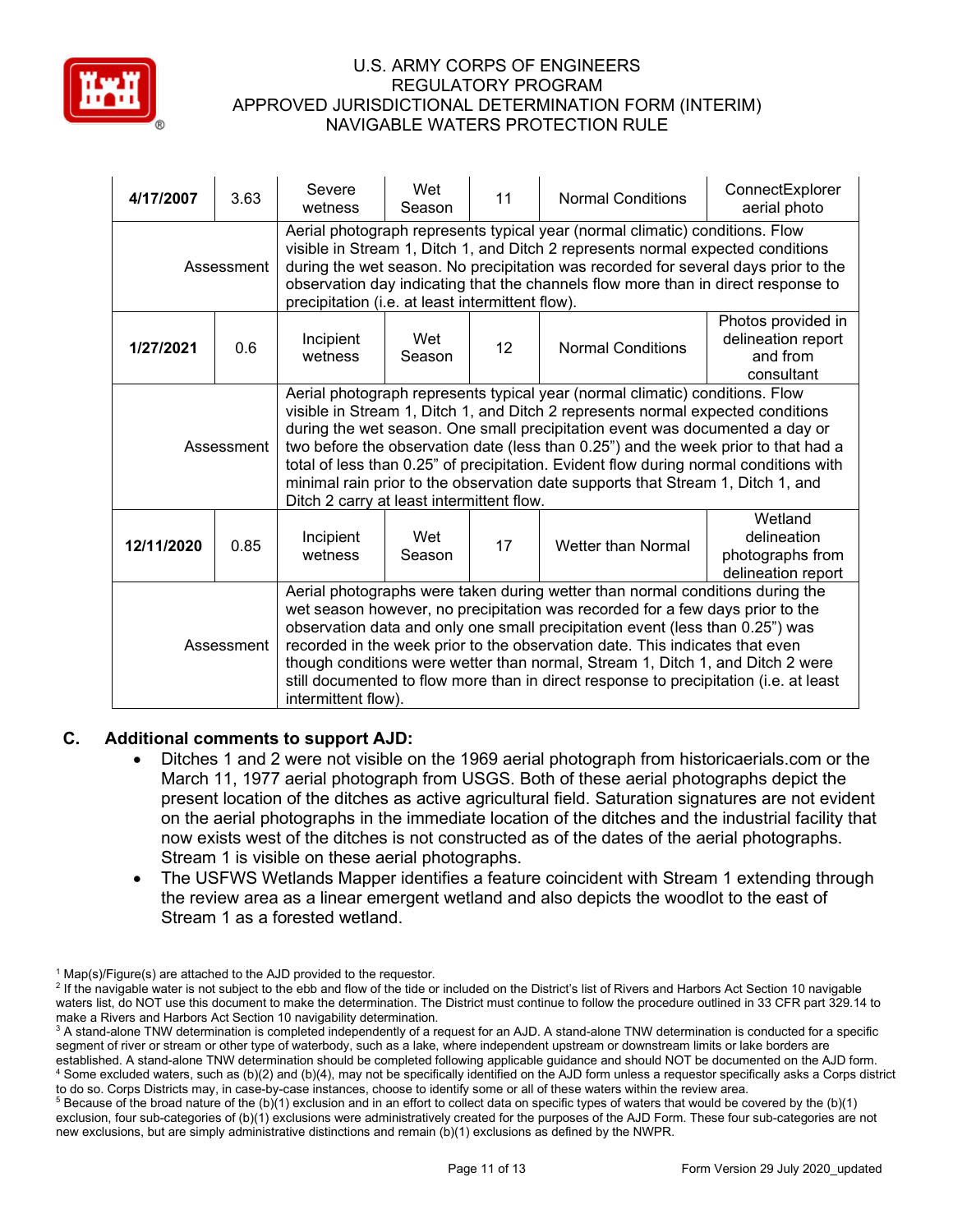

- The USEPA WATERS Geoviewer and the USGS National Map identify Stream 1 flowing in a northerly direction through the review area (NHD Plus dataset).
- The 1961 and 2016 USGS topographic maps identify Stream 1 as an intermittent stream flowing through the review area. The 2016 USGS topographic map identifies a wetland feature to the east of Stream 1 which coincides with the location of the wooded area depicted on the 1961 topographic map.
- The 1971 NRCS Soil Survey identifies the review area as an agricultural field with two intermittent streams flowing through the review area. The stream to the east coincides with Stream 1 however, the second stream depicted is not visible on the aerial photograph underneath the stream symbology. No ditches are visible on the aerial photograph. The second stream is not shown on any other resources. Soils mapped within the vicinity of the ditches were: Lenawee (La- water table high most of the year, permeability moderately slow), Rimer (Rg- water table seasonally high, somewhat poorly drained soils), Haskins (HsA- seasonally high water table, moderate permeability), and Metea (MrA- permeability rapid in upper part and slow in lower part).
- The Erie County 1896 Atlas (Atlas Publishing Co.) and the Erie County 1874 Atlas (Stewart & Page) depict Stream 1 flowing through the general vicinity of the review area.
- The 1997 aerial photograph from historicaerials.com depicts Stream 1, Ditch 1, and Ditch 2 on the review area. In this aerial photograph, the industrial facility to the west is constructed.
- According to the Erie County Auditor's website [\(https://erieoh-auditor](https://erieoh-auditor-classic.ddti.net/Data.aspx?ParcelID=42-02021.000)[classic.ddti.net/Data.aspx?ParcelID=42-02021.000\)](https://erieoh-auditor-classic.ddti.net/Data.aspx?ParcelID=42-02021.000), the facility to the west of the review area was largely constructed in 1989 with additions in 1993 and 2004.
- Flow is visible in both ditches on the following aerials: Google Earth- 2/28/2006 and 10/25/2015; ConnectExplorer- 4/22/19, 4/20/2017, 4/19/2015, 3/20/2013, 4/30/2011, 4/26/2009, and 4/17/2007; Erie County, Ohio Parcel Viewer- 2013 Aerials, 2015 Aerials, 2017 Aerials, 2019 Aerials, and 2020 Aerials. It is important to note that the ditches are visible on many other aerial photographs however, presence of flow cannot be readily discerned as the channels are obscured by vegetation.
- Flow is visible in Stream 1 on the following: Google Earth aerials- 2/28/2006, 12/31/2009, 5/18/2012, and 10/25/2015; Google Earth StreetView- August 2019; ConnectExplorer aerials-4/22/19, 4/20/2017, 4/19/2015, 3/20/2013, 4/30/2011, 4/26/2009, and 4/17/2007; Erie County, Ohio Parcel Viewer- 2013 Aerials, 2015 Aerials, 2017 Aerials, 2019 Aerials, and 2020 Aerials. All of these aerial photographs confirm that Stream 1 enters and exits the review area via culverts and flow is visible upstream and downstream of these culverts in all photographs where flow is not obstructed by vegetation. This indicates that the culverts allow for contribution of flow at least once in a typical year, though likely perennially as lack of flow was never observed. Additionally, approximately 22 feet of Stream 1 is culverted along its length within the review area; flow is visible upstream and downstream of the culvert which is indicative that

 $1$  Map(s)/Figure(s) are attached to the AJD provided to the requestor.

<sup>&</sup>lt;sup>2</sup> If the navigable water is not subject to the ebb and flow of the tide or included on the District's list of Rivers and Harbors Act Section 10 navigable waters list, do NOT use this document to make the determination. The District must continue to follow the procedure outlined in 33 CFR part 329.14 to make a Rivers and Harbors Act Section 10 navigability determination.

<sup>&</sup>lt;sup>3</sup> A stand-alone TNW determination is completed independently of a request for an AJD. A stand-alone TNW determination is conducted for a specific segment of river or stream or other type of waterbody, such as a lake, where independent upstream or downstream limits or lake borders are established. A stand-alone TNW determination should be completed following applicable guidance and should NOT be documented on the AJD form. <sup>4</sup> Some excluded waters, such as (b)(2) and (b)(4), may not be specifically identified on the AJD form unless a requestor specifically asks a Corps district to do so. Corps Districts may, in case-by-case instances, choose to identify some or all of these waters within the review area.

 $5$  Because of the broad nature of the (b)(1) exclusion and in an effort to collect data on specific types of waters that would be covered by the (b)(1) exclusion, four sub-categories of (b)(1) exclusions were administratively created for the purposes of the AJD Form. These four sub-categories are not new exclusions, but are simply administrative distinctions and remain (b)(1) exclusions as defined by the NWPR.